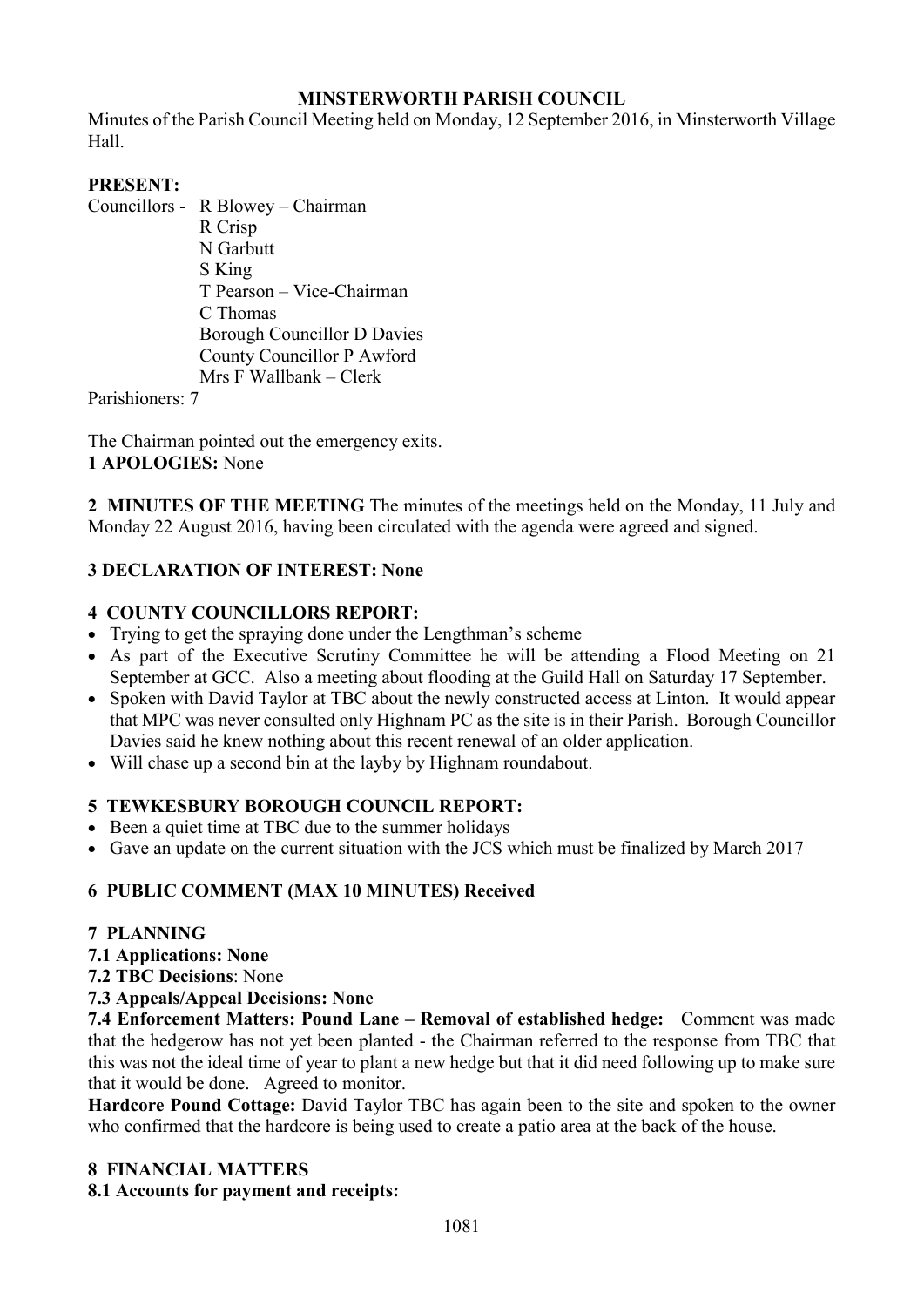| Mrs F J Wallbank                                   |              |                |                     |
|----------------------------------------------------|--------------|----------------|---------------------|
| Salary 1-30 September 2016                         | 358.54       |                |                     |
| Less Tax                                           | 35.60        | 322.94         | Cheque No: 101365   |
| <b>Inland Revenue</b>                              |              | 35.60          | Cheque No: 101366   |
| Parish Magazine Printing:                          |              |                |                     |
| Printing The Villager                              |              | 67.24          | Cheque No: 101367   |
| Minsterworth Village Hall: Meetings                |              |                |                     |
| 11.7.16                                            | 28.60        |                |                     |
| 22.8.16                                            | 14.30        | 42.90          | Cheque No: $101368$ |
| Cost of various items in respect of the Resilience |              |                |                     |
| Plan                                               | 226.44       |                |                     |
|                                                    | VAT 45.29    | 271.73         | Cheque No: 101369   |
| Mrs F J Wallbank Expenses:                         |              |                |                     |
| Travelling                                         | 10.80        |                |                     |
| Photocopying                                       | 16.90        |                |                     |
| Telephone Jan-Sept (inc) £2 p/m                    | 18.00        |                |                     |
| Expenses Incurred (postage, paper,                 |              |                |                     |
| Etc)                                               | <u>19.80</u> | 65.50          | Cheque No: 101370   |
| Epson Store – cost of printer cartridges for       |              |                |                     |
| Printer (refund due to Clerk)                      | 47.08        |                |                     |
|                                                    | VAT 9.42     | 56.50          | Cheque No: 101371   |
| <b>Total:</b>                                      |              | £862.41        |                     |
| <b>Receipts:</b>                                   |              |                |                     |
| The Villager – Subscriptions and advertising       |              | 211.80         |                     |
| Sale of medals                                     |              | 6.30           |                     |
| <b>Total:</b>                                      |              | £208.10        |                     |
| $0.2 E^*$ $1.011$ $1.011$ $1.111$                  |              | $0.016 \t\t 1$ |                     |

**8.2 Financial Statement** for the month ended August 2016 was signed

#### **9 MATTERS ARISING:**

**9.1 Highway Matters: Weed Spraying:** The Chairman asked Councillor Awford that if it was not possible to have the weeds sprayed then perhaps the weed ripper could go along the road.

**Central Road Islands:** Following the letter in The Citizen requesting more central islands for pedestrians to get across the A48 the Parish Council sent in a response to the letter stating that the Parish Council is campaigning for central islands to be created. It was agreed that the Clerk should chase up Richard Waters and Rhodri Grey and have this put on the agenda for the next A48 meeting. **9.2 Affordable Housing Scheme:** The Chairman reported that Erin Davies (TBC) is trying to secure

additional funding due to the delay in the scheme being commenced. Sue Bishop has agreed the easement fee with the VH Trust so can now formally write to Felicity Karger with an official offer for the land. Sue Bishop has also sent a Heads of Terms for the Easement to the VH for agreement and is waiting to hear back from them.

**9.3 Service Village Forum**: Nothing further to report.

**9.4 Village Green:** Councillor Thomas said she had not spoken with Mr Dowding about putting in the posts. Councillor King said that his brother has a post rammer. It was decided to have a meeting with Mr Dowding, Mr King and several Councillors. Councillor Pearson confirmed that he had